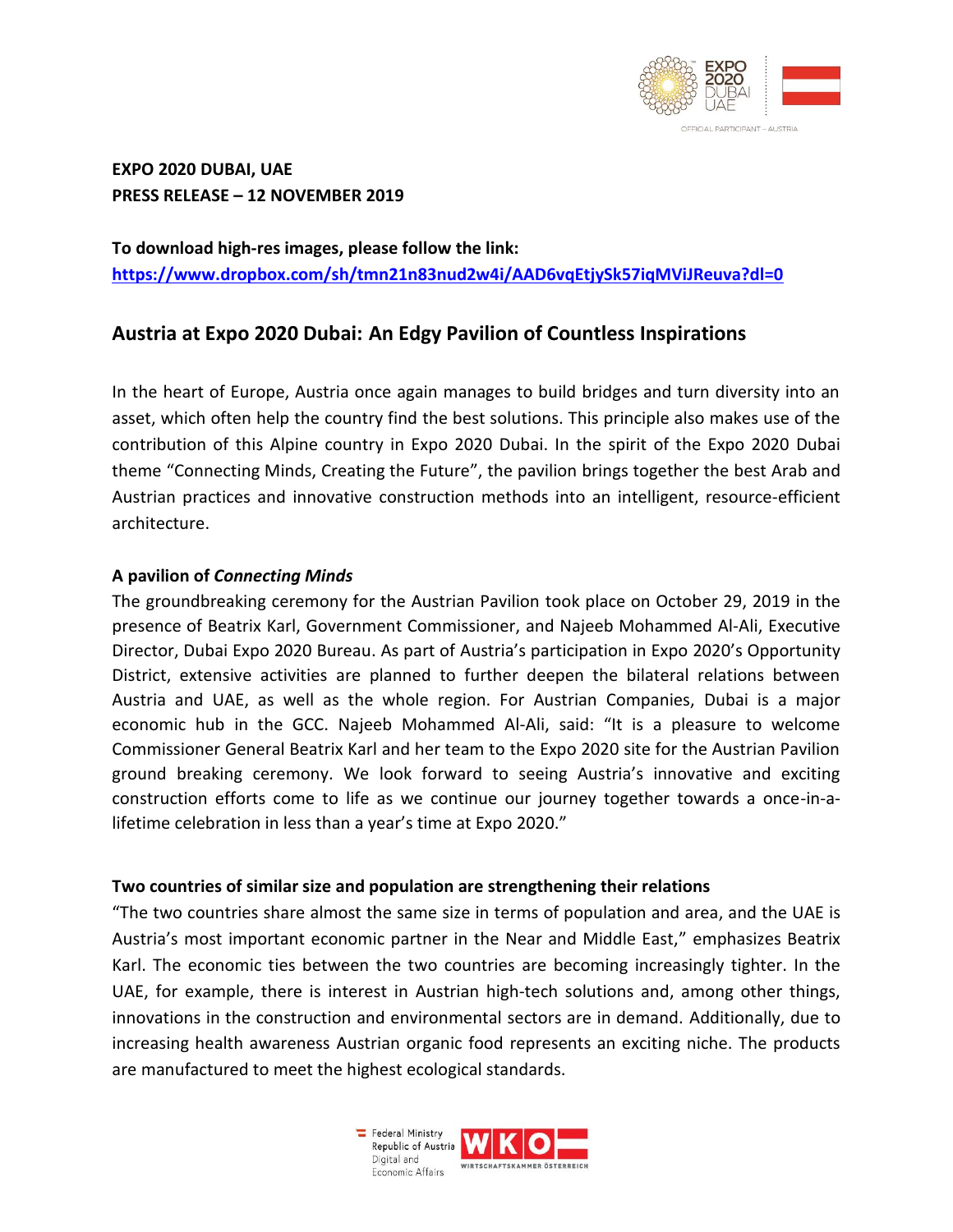

## **Opportunities for the buildings of tomorrow**

In Dubai, as it was the case of the award-winning contributions in the Milan and Astana Expos, Austria will introduce an unusual concept: 38 interlocking cones blending on a 2,400  $m^2$  pavilion to form a harmonious structure. The cones are between 6 and 15 meters high, cut off at the top and plastered with clay. Using the world's oldest building material and an intelligent ventilation concept with wind towers, the Austrian Pavilion will naturally provide a comfortable atmosphere.

## **iLab: Advanced solutions from Austria**

Like no other type of events, World Expos provide a forum where key future issues are addressed, and where the best ideas enter into creative competition. Expo 2020 Dubai will also present trend-setting developments and act as a catalyst for change. In its pavilion, Austria will display resourceful initiatives and inspiring solutions from Austria in a dedicated exhibitionarea. As a best-of-selection, this iLab will present a wide variety of topics.

## **Varied event program on current topical issues**

The framework program of the Austrian participation around the core themes of economy, youth and tourism will address present and future global issues. In addition, an extensive cultural program with exhibitions and music events is currently being prepared. Different event formats, such as talks and showcases, in cooperation with other pavilions, aim to initiate discussions that go beyond disciplines and national borders, highlighting concrete future scenarios and presenting cutting-edge innovations. The highlight of Austria's Expo 2020 participation will be Austria Day on November 12, 2020. On this day, Austria will present itself to the international Expo audience with actively cultivated customs as well as interdisciplinary art and cultural accents.

## **Sensory staging between analog and digital**

The exhibition inside the Austria Pavilion takes visitors on an inspiring journey of discovery through spectacular spatial sequences, bringing together sensory and digital experiences into a coherent structure. The Austrian art and research platform *Ars Electronica* is an internationally acclaimed benchmark for digital productions. In collaboration with *büro wien*, the exhibition is curated and realized by one of the leading agencies for staged communication.

#### **Austria at the World Expo www.expoaustria.at**

With its unusual pavilion, Austria joins the successful participations of the last World Expos, which were real crowd magnets. The Austrian contribution at Expo 2020 Dubai is located in the Opportunity District and showcases ideas and visions on socially relevant topics of our time.